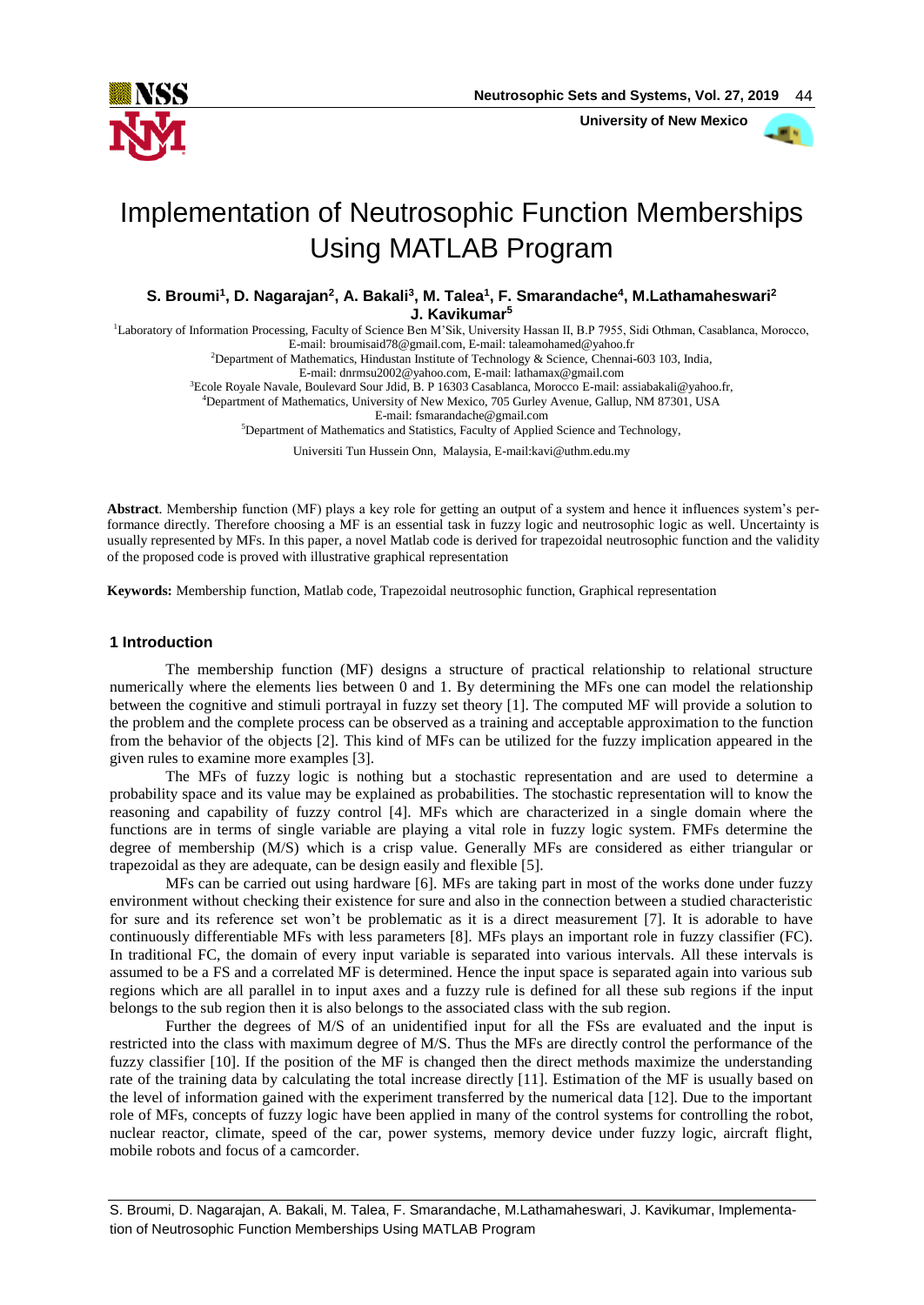There has been a habit of restrain the MFs into a well-known formats like triangular, trapezoidal and standard Gaussian or sigmoid types [13]. In information systems the incomplete information can be designed by rough sets [20]. Neutrosophy has established the base for the entire family of novel mathematical theories which generalizes the counterparts of the conventional and fuzzy sets [21]. The success of an approach depends on the MFs and hence designing MFs is an important task for the process and the system. Theory of FSs contributes the way of handling impreciseness, uncertainty and vagueness in the software metrics. The uncertainty of the problem can be solved b considering MFs in an expert system under fuzzy setting. Triangular and trapezoidal MFs are flexible representation of domain expert knowledge and where the computational complexity is less. Hence the derivation of the MF is need to be clarified.

The MFs are continuous and maps from any closed interval to [0,1]. Also which are all either monotonically decreasing or increasing or both [22]. A connectively flexible aggregation of crisp and imprecise knowledge is possible with the horizontal MFs which are capable of introducing uncertainty directly [23]. There are effective methods for calculating MFs of FSs connected with few multi criteria decision making problem [25]. Due to the possibility of having some degree of hesitation, one could not define the non-membership degree by subtracting membership degree from 1 [26]. The degree of the fuzzy sets will be determined by FMFs. [30] Crisp value is converted into fuzzy during fuzzification process. If uncertainty exists on the variable then becomes fuzzy and could be characterized by MFs. The degree of MF is determined by fuzzification.

In the real world problems satisfaction of the decision maker is not possible at most of the time due to impreciseness and incompleteness of the information of the data. Fuzziness exist in the FS is identified by the MF [27]. he uncertainty measure is the possible MF of the FS and is interpreted individually. This is the advantage of MFs especially one needs to aggregate the data and human expert knowledge. Designing MFs vary according to the ambition of their use. Membership functions influence a quality of inference [31].

Neutrosophy is the connecting idea with its opposite idea also with non-committal idea to get the common parts with unknown things [36]. Artificial network, fuzzy clustering, genetic algorithm are some methods to determine the MFs and all these consume time with complexities. The MFs plays a vital role in getting the output. The methods are uncertain due to noisy data and difference of opinion of the people. The most suitable shape and widely used MFs in fuzzy systems are triangular and trapezoidal [37]. Properties and relations of multi FSs and its extension are depending on the order relations of the MFs [38]. FS is the class of elements with a continuum of grades of M/S [39].

The logic of neutrosophic concept is an explicit frame trying to calculate the truth, IIndetrminacy and falsity. Smarandache observes the dissimilarity of intuitionistic fuzzy logic (IFL) and neutrosophic logic (NL). NL could differentiate absolute truth (AT) and relative truth (RT) by assigning  $1^+$  for AT and 1 for RT and is also applied in the field of philosophy. Hence the standard interval [0,1] used in IFS is extended to nonstandard ] 0,1<sup>+</sup>[ in NL. There is not condition on truth, indeterminacy and falsity which are all the subsets of nonstandard unitary interval. This is the reason of considering  $0^-0 \le \inf T \le \inf I \le \inf F \le \sup T \le \sup I \le \sup I \le 3^+$  and which is useful to characterize para consistent and incomplete information [40]. The generalized form of trapezoidal FNs, trapezoidal IFNs, triangular FN and TIFNs are the trapezoidal and triangular neutrosophic fuzzy number [48].

#### **2 Review of Literature**

The authors of, [Zysno 1] presented a methodology to determine the MFs analytically. [Sebag and Schoenauer 2] Established algorithms to determine functions from examples. [Bergadano and Cutello 3] proposed an effective technique to learn MFs for fuzzy predicates. [Hansson 4] introduce a stochastic perception of the MFs based on fuzzy logic. [Kelly and Painter 5] proposed a methodology to define N-dimensional fuzzy MFs (FMFs) which is a generalized form of one dimensional MF generally used in fuzzy systems. [Peterson et al. 6] presented a hardware implementation of MF. [Royo and Verdegay 7] examined about the characterization of the different cases where the endurance of the MF is assured.

[Grauel and L. A. Ludwig 8] proposed a class of MFs for symmetrically and asymmetrically in exponential order and constructed a more adaptive MFs. [Straszecka 9] presented preliminaries and methodology to define the MFs of FSs and discussed about application of FS with its universe, certainty of MFs and format. [Abe 10] examined the influence of the MFs in fuzzy classifier. [Abe 11] proved that by adjusting the slopes and positions the performance of the fuzzy rule classification can be improved [Pedrycz and G. Vukovich 12] imposed on an influential issue of determining MF. [J. M. Garibaldi and R. I. John 13] focused more MFs which considered as the alternatives in fuzzy systems [T. J. Ross 14] established the methodology of MFs.

[Brennan, E. Martin 15] proposed MFs for dimensional proximity. [Hachani et al. 16] Proposed a new incremental method to represent the MFs for linguistic terms. [Gasparovica et al. 17] examined about the suitable MF for data analysis in bioinformatics. [Zade and Ismayilova 18] investigated a class of MFs which

S. Broumi, D. Nagarajan, A. Bakali, M. Talea, F. Smarandache, M.Lathamaheswari, J. Kavikumar, Implementation of Neutrosophic Function Memberships Using MATLAB Program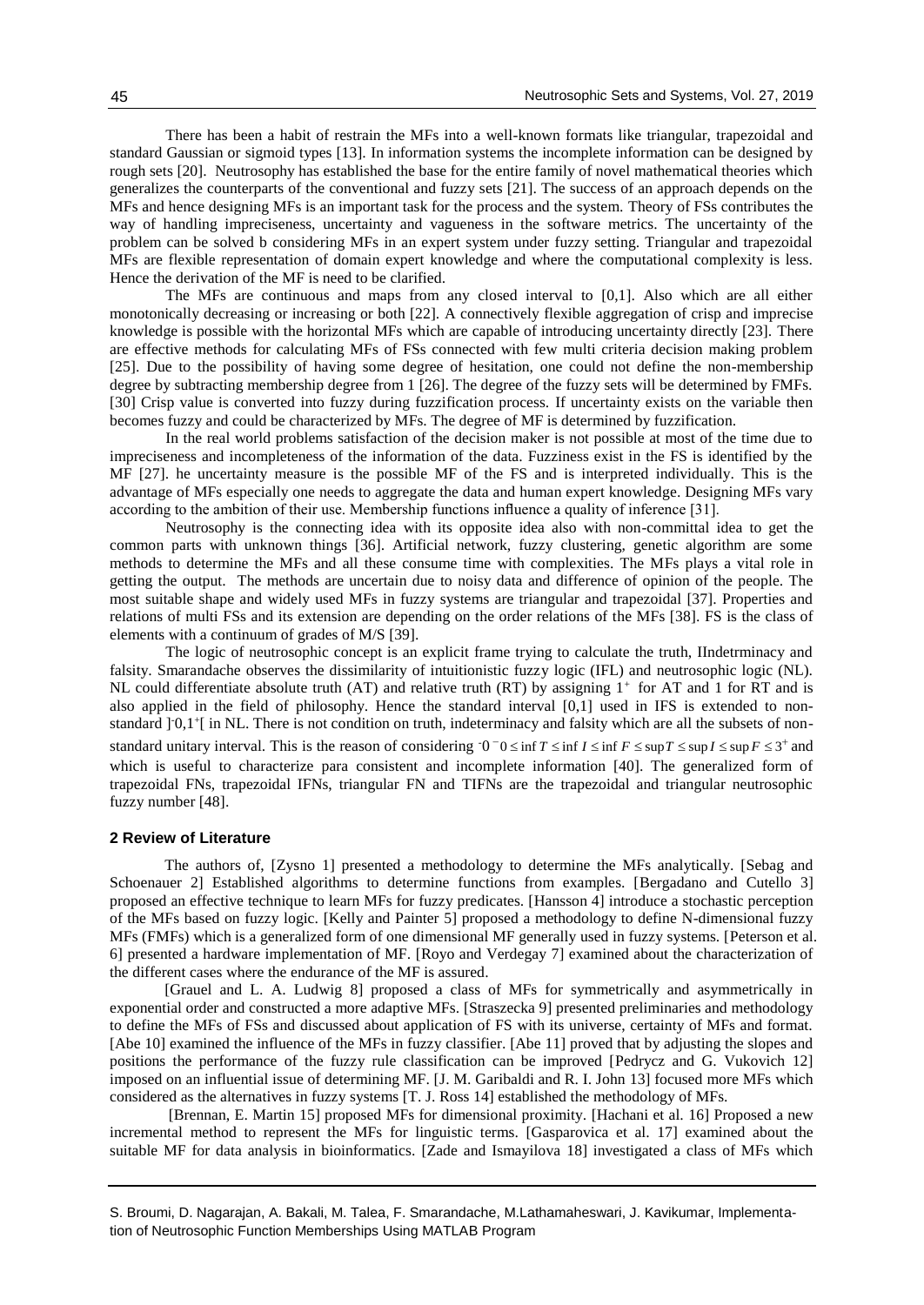conclude the familiar types of MFs for FSs. [Bilgic 19] proposed a method of measuring MFs. [Broumi et al. 20] established rough neutrosophic sets and their properties. [Salama et al. 21] proposed a technique for constructing. [Yadava and Yadav 22] proposed an approach for constructing the MFs of software metrics. [Piegat and M. Landowski 23] proposed horizontal MFs to determine the FS instead of usual vertical MFs. [Mani 24] reviewed the relation between different meta theoretical concepts of probability and rough MFs critically.

[Sularia 25] showed their interest of multi-criteria decision analysis under fuzzy environment. [Ali and F. Smarandache 26] Introduced complex NS. [Goyal et al. 27] proposed a circuit model for Gaussian MF. [Can and Ozguven 28] proposed fuzzy logic controller with neutrosophic MFs. [Ali et al. 29] introduced  $\delta$ -equalities and their properties of NSs. [Radhika and Parvathi 30] introduced different fuzzification methods for intuitionistic fuzzy environment. [Porebski and Straszecka 31] examined diagnosing rules for driving data which can be described by human experts. [Hong et al. 32] accumulated the concepts of fuzzy MFs using fuzzy cmeans clustering method.

[Kundu 33] proposed an improved method of approximation of piecewise linear MFs with the support of approximation of cut function obtained by sigmoid function. [Wang 34] proposed the operational laws of fuzzy ellipsoid numbers and straight connection between the MFs which are located on the junctions and edges. [Mani 35] studied the contemplation of theory of probability over rough MFs. [Christianto and Smarandache 36] offered a new perception at Liquid church and neutrosophic MF. [Asanka and A. S. Perera 37] introduced a new approach of using box plot to determine fuzzy Function with some conditions. [Sebastian and F. Smarandache 38] generalized the concepts of NSs and its extension method. [Reddy 39] proposed a FS with two MFs such as Belief and Disbelief. [Lupianeza 40] determined NSs and Topology.

[Zhang et al. 41] derived FMFs analytically. [Wang 42] framed a framework theoretically to construct MFs in a hierarchical order. [Germashev et al. 43] proposed convergence of series of FNs along with Unimodal membership. [Marlen and Dorzhigulov 44] implemented FMF with Memristor. [Ahmad et al. 45] introduced MFs and fuzzy rules for Harumanis examinations [Buhentala et al. 46] explained about the procedure and process of the Takagi-Sugeno fuzzy model. [Broumi et al. 47-55] proposed few concepts of NSs, triangular and trapezoidal NNs.

From this literature study, to the best our knowledge there is no contribution of work on deriving membership function using Matlab under neutrosophic environment and hence it's a motivation of the present work.

### **3 Preliminaries**

**Definition**:A trapezoidal neutrosophic number  $a = \langle (a,b,c,d); w_a, u_a, v_a \rangle$  is a special neutrosophic set on the real number set R, whose truth-membership, indeterminacy– membership and falsity-membership functions are defined as follows:

| $\mu_a(x) = \begin{cases} w_a & , b \leq x \leq c \\ \frac{(d-x)}{(d-c)} w_a & , c \leq x \leq d \end{cases}$ | $\begin{cases} \frac{(x-a)}{(b-a)}w & , a \leq x \leq b \\ 0 & \end{cases}$ |  |  | $\frac{(b-x)+u_a(x-a)}{(b-a)}$ , $a \le x \le b$                                                                                  |             |
|---------------------------------------------------------------------------------------------------------------|-----------------------------------------------------------------------------|--|--|-----------------------------------------------------------------------------------------------------------------------------------|-------------|
|                                                                                                               |                                                                             |  |  | $u_a$ , $b \le x \le c$                                                                                                           |             |
|                                                                                                               |                                                                             |  |  | $v_a(x) = \begin{cases} u_a & , & b \le x \le c \\ (x-c) + u_a(d-x) & , & c \le x \le d \\ (d-c) & , & c \le x \le d \end{cases}$ |             |
|                                                                                                               | $\begin{pmatrix} 0 & 0 \\ 0 & 0 \end{pmatrix}$ , otherwise                  |  |  |                                                                                                                                   | , otherwise |

$$
\lambda_a(x) = \begin{cases}\n\frac{(b-x) + y_a(x-a)}{(b-a)} , & a \le x \le b \\
y_a , & b \le x \le c \\
\frac{(x-c) + y_a(d-x)}{(d-c)} , & c \le x \le d \\
1 , & \text{otherwise}\n\end{cases}
$$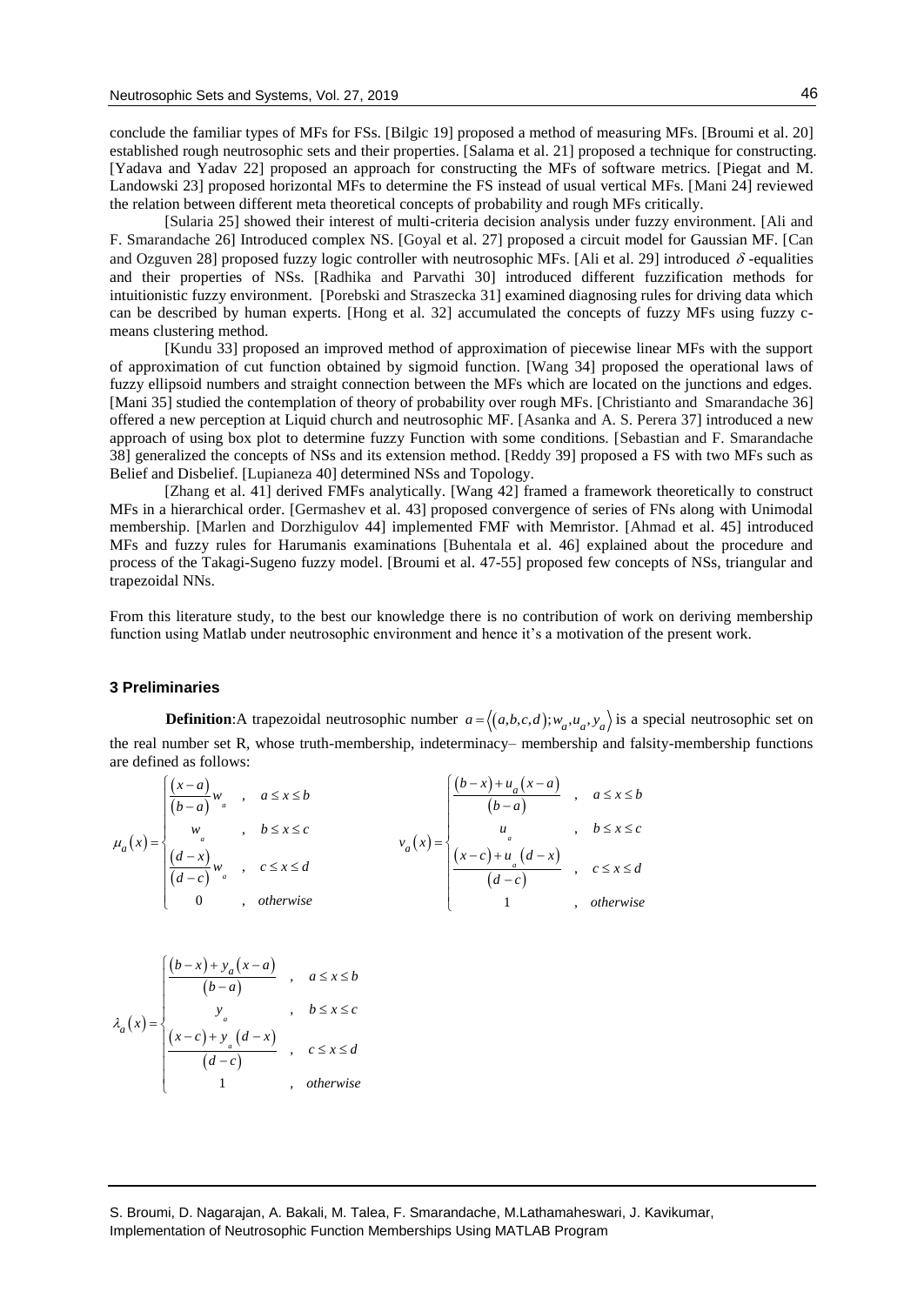# **4. Proposed Matlab code to find Trapezoidal Neutrosophic Function**

In this section, trapezoidal neutrosophic function has been proposed using Matlab program and for the differennt membership values, pictorical representation is given and the Matlab code is designed as follows.

```
Trapezoidal neutrosophic Function (trin)
\%x=45:70;\%[y,z]=trin(x,50,55,60,65, 0.6, 0.4,0.6)%
U truth membership
V indterminacy membership
W :falsemembership
function [y, z, t] = \text{trin}(x, a, b, c, d, u, v, w)y = zeros(1, length(x));z = zeros(1, length(x));t = zeros(1, length(x));for j=1:length(x)if(x(j) \leq a)y(i)=0;z(i)=1;t(i)=1;
elseif(x(j)>=a)&&(x(j)<=b)
y(j)=u^*((x(j)-a)/(b-a)));z(j)=((b-x(j))+v*(x(j)-a))/(b-a));t(j)=(((b-x(j))+w*(x(j)-a))/(b-a));elseif(x(j)>=b)&&(x(j)<=c)
y(j)=u;z(j)=v;t(j)=w;elseif(x(j)>=c) & \&(x(j) <= d)
   y(j)=u*((\text{(d-x}(j))/(d-c)));
   z(j)=(((x(j)-c)+v*(d-x(j)))/(d-c));t(j)=(((x(j)-c)+w*(d-x(j)))/(d-c));elseif(x(j)>=d)y(j)=0;z(i)=1;t(j)=1;end
end
plot(x,y,x,z,x,t)legend('Membership function','indeterminate function','Non-membership function')
end
```
## **4.1 Example**

The figure 1 portrayed the pictorical representation of the trapezoidal neutrosophic function  $a = \langle (0.3, 0.5, 0.6, 0.7); 0.4, 0.2, 0.3 \rangle$ 

The line command to show this function in Matlab is written below:

 $x=0:0.01:1$ ; [y,z,t]=trin(x,0.3,0.5,0.6,0.7, 0.4, 0.2,0.3)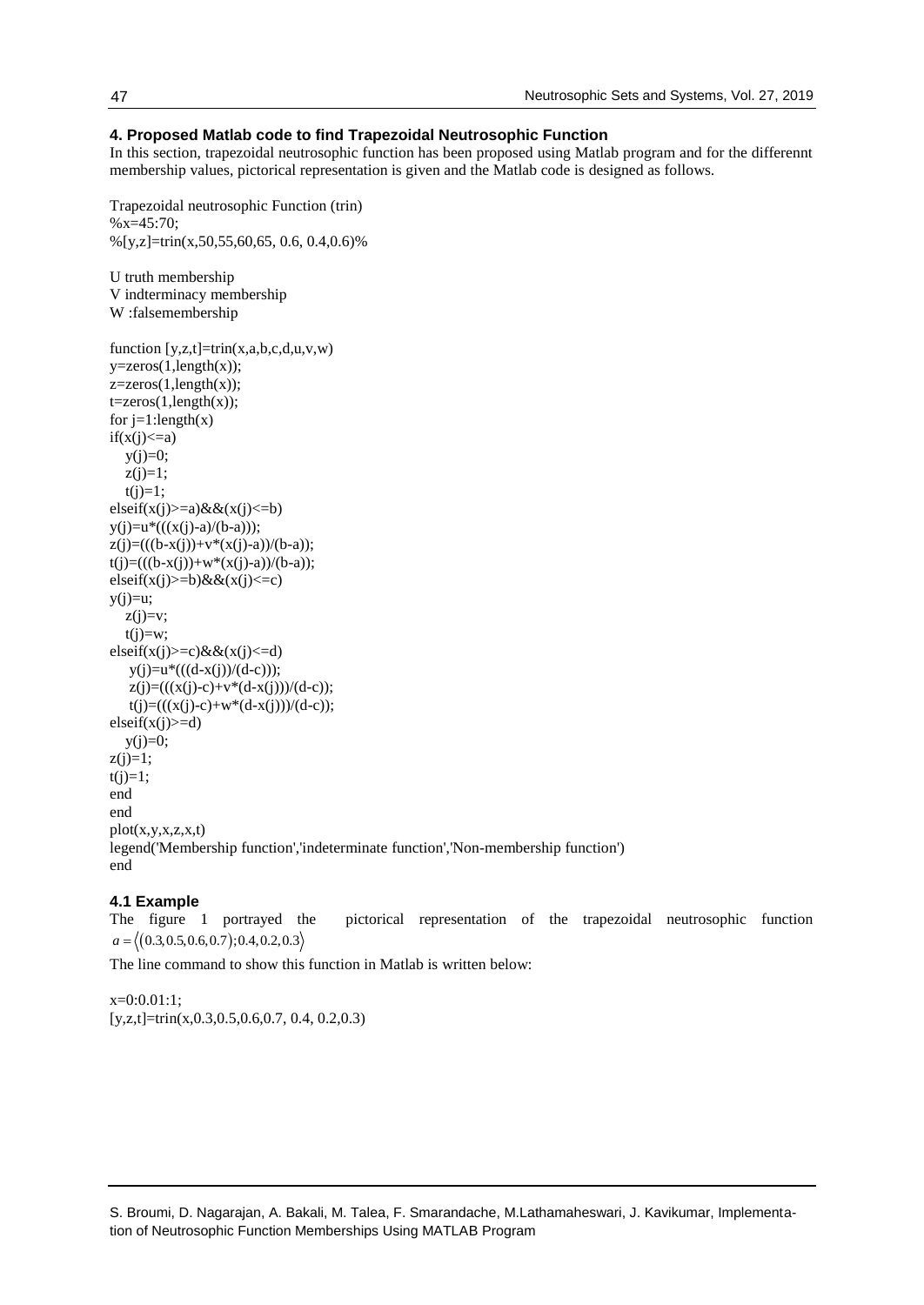

**Figure 1:** Trapezoidal neutrosophic function for example 4.1

# **4.2 Example**

The figure 2 portrayed the trapezoidal neutrosophic function of  $a = \langle (50, 55, 60, 65); 0.6, 0.4, 0.3 \rangle$ The line command to show this function in Matlab is written below:  $>> x=45:70;$ 

[y,z]=trin(x,50,55,60,65, 0.6, 0.4,0.3)



**Figure 2:** Trapezoidal neutrosophic function for example 4.2

# **4.3 Example**

The figure 3 portrayed the triangular neutrosophic function of  $a = \langle (0.3, 0.5, 0.5, 0.7); 0.4, 0.2, 0.3 \rangle$ The line command to show this function in Matlab is written below:

 $x= 0:0.01:1;$  $[y, z, t]$ =trin(x,0.3, 0.5,0.5,0.7, 0.4, 0.2,0.3)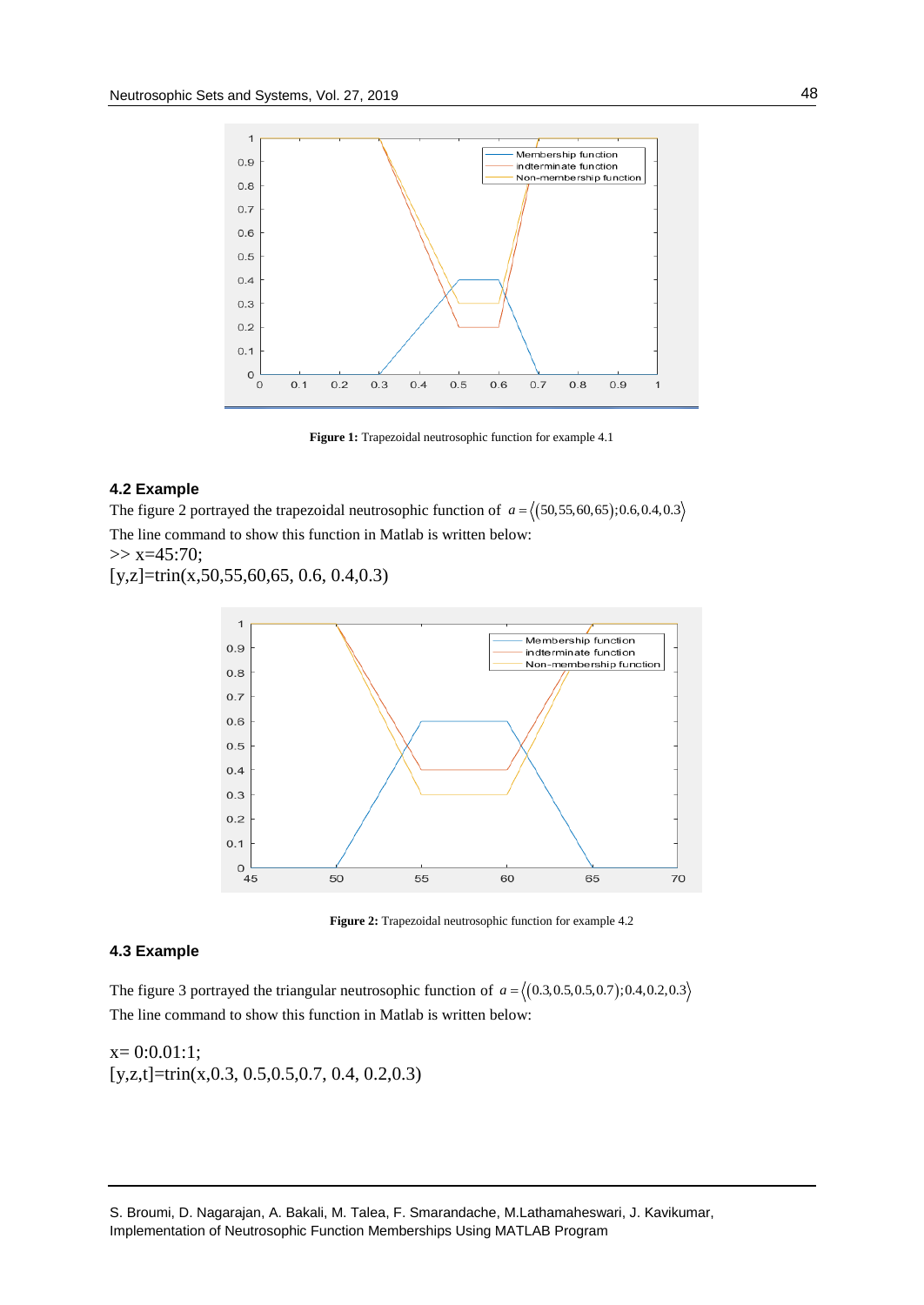

**Figure 3:** Triangular neutrosophic function for example 3

**Remark**: if b= c, the trapezoidal neutrosophic function degenerate to triangular neutrosophic function as protrayed in figure 3.

# **5. Qualitative analysis of different types of graphs**

The following analysis helps to know the importance of the neutrosophic graph where the limitations are possible as mentioned in the table for fuzzy and intuitionistic fuzzy graphs.

| Types of graphs                               | <b>Advantages</b>                                                                                                                                                                                                                                                                                        | <b>Limitations</b>                                            |
|-----------------------------------------------|----------------------------------------------------------------------------------------------------------------------------------------------------------------------------------------------------------------------------------------------------------------------------------------------------------|---------------------------------------------------------------|
| Graphs                                        | Models of relations<br>$\bullet$<br>describing information involving<br>relationship between objects<br>Objects are represented by verti-<br>ces and relations by edges<br>Vertex and edge sets are crisp                                                                                                | Unable to han-<br>$\bullet$<br>dle fuzzy rela-<br>$tion$ (FR) |
| Fuzzy graphs (FGs)                            | Symmetric binary fuzzy relation<br>$\bullet$<br>on a fuzzy subset<br>Uncertainty exist in the descrip-<br>$\bullet$<br>tion of the objects or in the rela-<br>tionships or in both<br>Able to handle FR with member-<br>$\bullet$<br>ship value<br>FGs models are more useful and<br>practical in nature | Not able to deal<br>$\bullet$<br>interval data                |
| <b>Interval valued FGs</b>                    | Edge set of a graphs is a collec-<br>$\bullet$<br>tion of intervals                                                                                                                                                                                                                                      | Unable to deal<br>the case of non<br>membership               |
| Intuitionistic<br>fuzzy<br>graphs<br>(IntFGs) | Gives more certainty into the<br>$\bullet$<br>problems<br>Minimize the cost of operation<br>$\bullet$<br>and enhance efficiency<br>Contributes a adjustable model<br>$\bullet$<br>to define uncertainty and vague-<br>ness exists in decision making<br>Able to deal non membership of a<br>relation     | Unable to han-<br>$\bullet$<br>dle interval da-<br>ta         |

S. Broumi, D. Nagarajan, A. Bakali, M. Talea, F. Smarandache, M.Lathamaheswari, J. Kavikumar, Implementation of Neutrosophic Function Memberships Using MATLAB Program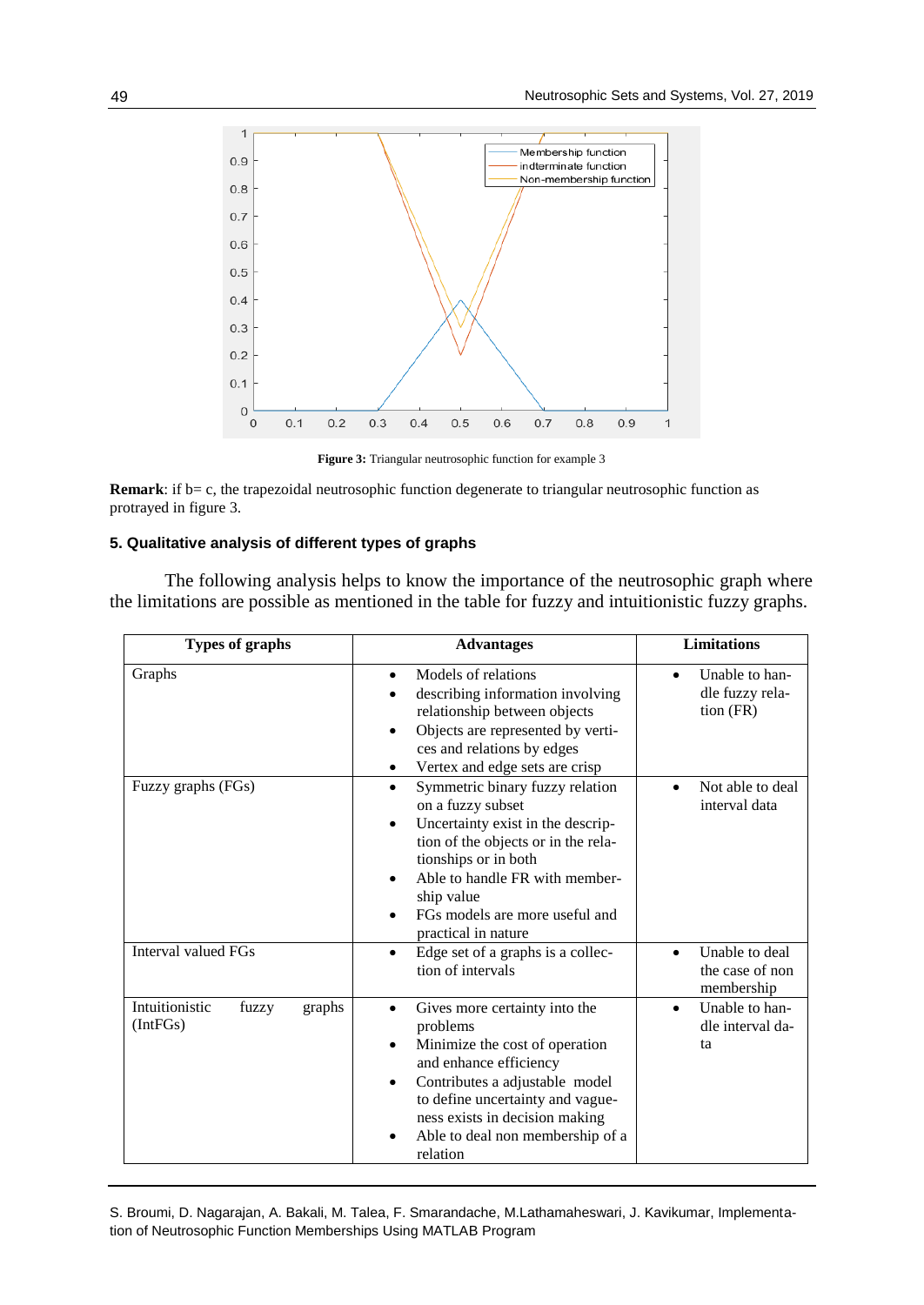| Interval valued IntFGs | Capable of dealing interval data | Unable to deal |
|------------------------|----------------------------------|----------------|
|                        |                                  | indeterminacy  |

### **6. Conclusion**

Choosing a MF is an essential task of all the fuzzy and neutrosophic system (Control system or decision making process). Due to the simplicity (less computational complexity) and flexibility triangular and trapezoidal membership functions are widely used in many real world applications. In this paper, trapezoidal neutrosophic membership function is derived using Matlab with illustrative example. In future, this work may be extended to interval valued trapezoidal and triangular neutrosophic membership functions. **Notes**

### **References**

- [1] P. V. Zysno. Modelling Membership Functions. In Book: Emprical Semantics. Studienverlag Brockmeyer, 1981, 350-375.
- [2] M. Sebag and M. Schoenauer. Learning membership functions from examples. In: Proc. Second International Symposium on Uncertainty Modelling and Analysis, 1993, 1-13. DOI: 10.1109/ISUMA.1993.366773.
- [3] F. Bergadano and V. Cutello. Learning Membership Functions. In: Proc. European Conference on Symbolic and Quantitative Approaches to Reasoning and Uncertainty 1993. DOI: 10.1007/BFboo28178. [4] A. Hansson. A stochastic interpretation of membership functions. Automatica, 30(3) (1994), 551-553.
- [5] W. E. Kelly and J. H. Painter. Hypertrapezoidal Fuzzy Membership Functions. In: Proc. 5 th IEEE International Conference on Fuzzy Systems, 2, 1996, 1279-1284.
- [6] T. Peterson, D. Zrilic, and B. Yuan. Hardware implementation of membership functions. In: Proc. The first NASA URC Conference, 1997.
- [7] A. S. Royo and J. L. Verdegay. Methods for the construction of membership functions. International Journal of Intelligent Systems, 14 (1999), 1213-1230.
- [8] A. Grauel and L. A. Ludwig. Construction of differentiable membership functions. Fuzzy Sets and Systems, 101(2) (1999) 219-225.
- [9] E. Straszecka. Defining Membership Functions. In Book: Fuzzy Systems in Medicine 2000. DOI: 10.1007/978-3-7908-1859-8\_2.
- [10] S. Abe. Membership Functions. In Book: Pattern Classification 2001. DOI: 10.1007/978-1-4471-0285- 4\_4.
- [11] S. Abe. Tuning of Membership Functions. In Book: Pattern Classification 2001. DOI: 10.1007/978-1- 4471-0285-4\_7.
- [12] W. Pedrycz and G. Vukovich. On elicitation of membership functions. IEEE Transactions on Systems Man and Cybernetics-Part A Systems and Humans, 32(6) (2002) 761-767.
- [13] J. M. Garibaldi and R. I. John. Choosing Membership Functions of Linguistic Terms. In: Proc. The 12 th IEEE Conference on Fuzzy Systems, 1, 2003, 1-6. DOI: 10.1109/FUZZ.2003.1209428.
- [14] T. J. Ross. Development of membership functions. In Book: Fuzzy Logic with Engineering Applications. John Wiley & Sons, Ltd. England, 2004.
- [15] J. Brennan, E. Martin. Membership Functions for Spatial Proximity. In: Proc. 19 th Australian Conference on Artificial Intelligence, Australia 2006. DOI: 10.1007/11941439\_102.
- [16] N. Hachani, I. Derbel, and F. Ounelli. Incremental Membership Function Updates. Communications in Computer and Information Science, 81 (2010), 105-114.
- [17] M. Gasparovica, L. Aleksejeva, and I. Tuleiko. Finding membership functions for bioinformatics. Mendel, 2011.
- [18] K. A. Zade and N. Ismayilova. On a Class of Smooth Membership Functions. Journal of Automation and Information Sciences, 44(3) (2012), 57-71.
- [19] T. Bilgic. The Membership Function and Its Measurement. Studies in Fuzziness and Soft Computing, 298 (2013), 47-50.
- [20] S. Broumi, F. Smarandache, and M. Dhar. Rough Neutrosophic Sets. Italian Journal of Pure and Applied Mathematics, 32 (2014), 493-502.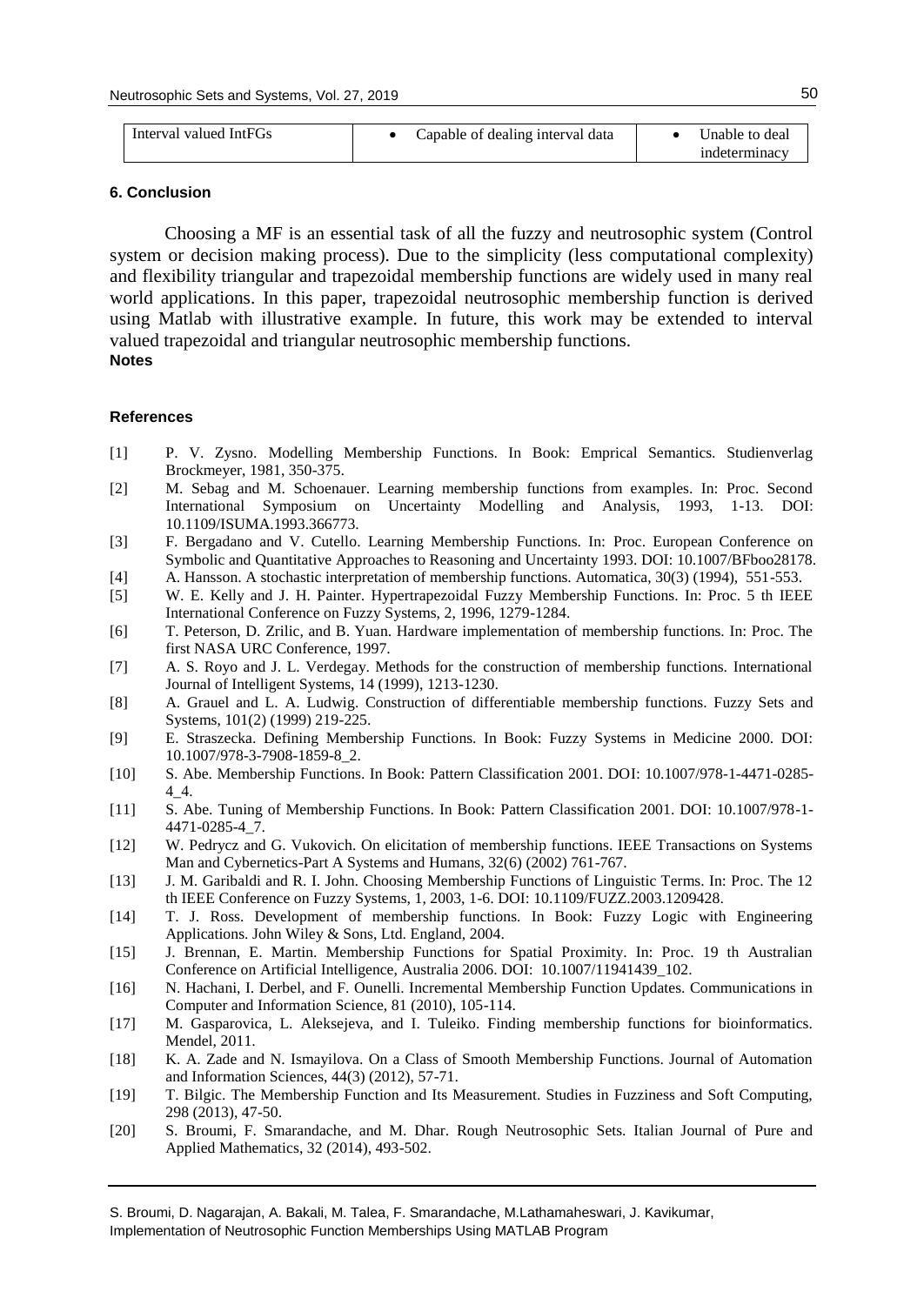# Neutrosophic Sets and Systems, Vol. 27, 2019

- [21] A. A. Salama, F. Smarandache, and S. A. Alblowi. The Characteristic Function of a Neutrosophic Set. Neutrosophic Sets and Systems, 2 (2014), 1-4.
- [22] H. B. Yadava and D. K. Yadav. Construction of Membership Function for Software Metrics. Procedia Computer Science, 46 (2015), 933-940.
- [23] A. Piegat and M. Landowski. Horizontal Membership Function and Examples of its Applications. International Journal of Fuzzy Systems, 17(1) (2015).
- [24] A. Mani. Probabilities, dependence and rough membership functions. International Journal of Computers and Applications, (2016), 1-19.
- [25] M. Sularia. An effective method for membership functions computation. In: Proc. Mathematics and Informatics, Romania, 2016, 1-18.
- [26] M. Ali and F. Smarandache. Complex neutrosophic set. Neural Computing and Applications, (2016), 1- 19.
- [27] P. Goyal, S. Arora, D. Sharma, and S. Jain. Design and Simulation of Gaussian membership Function. International Journal of Innovative Research in Electrical, Electronics, Instrumentation and Control Engineering, 4(2) (2016), 26-28.
- [28] M. S. Can and O. F. Ozguven. Design of the Neutrosophic Membership Valued Fuzzy-PID Controller and Rotation Angle Control of a Permanent Magnet Direct Current Motor, 2016
- [29] M. Ali, F. Smarandache, and J. Wang. Delta-equalities of Neutrosophic Sets. In: Proc. IEEE World Congress on Computational Intelligence, Canada, 2016, 1-38.
- [30] C. Radhika and R. Parvathi. Intuitionistic fuzzification functions. Global Journal of Pure and Applied Mathematics, 12(2) (2016), 1211-1227.
- [31] S. Porebski and E. Straszecka. Membership functions for fuzzy focal elements. Archives of Control Sciences, 26(3) (2016), 395-427.
- [32] T. P. Hong, M. T. Wu, Y. K. Li, and C. H. Chen. Mining Drift of Fuzzy Membership Functions. In: Proc. Asian Conference on Intelligent Information and Database Systems 2016. DOI: 10.1007/978-3- 662-49390-8\_20
- [33] P. Kundu. On approximation of piecewise linear membership functions. Pdf, Research Gate, 2016.
- [34] G. Wang, P. Shi, R. Agarwal, and Y. Shi. On fuzzy ellipsoid numbers and membership functions. Journal of Intelligent and Fuzzy Systems, 31(1) (2016), 391-403.
- [35] A. Mani. Probabilities, Dependence and Rough Membership Functions. International Journal of Computers and Applications, 39(1) (2016), 1-27.
- [36] V. Christianto and F. Smarandache. Applications of Neutrosophic Membership Function in Describing Identity Dynamics in Missiology and Modern Day Ecclesiology. In Project: Jurnal Teologi Amreta, 2017.
- [37] P. D. Asanka and A. S. Perera. Defining Fuzzy Membership Function Using Box Plot. International Journal of Research in Computer Applications and Robotics, 5(11) (2017), 1-10.
- [38] S. Sebastian and F. Smarandache. Extension of Crisp Functions on Neutrosophic Sets. Neutrosophic Sets and Systems, 17 (2017), 88-92.
- [39] P. V. S. Reddy. Fuzzy logic based on Belief and Disbelief membership functions. Fuzzy Information and Engineering, 9(4) (2017), 405-422.
- [40] F. G. Lupianeza. On Neutrosophic Sets and Topology. Procedia Computer Science, 120 (2017), 975- 982.
- [41] W. Zhang, M. Kumar, Y. Zhou, and Y. Mao. Analytically derived fuzzy membership functions. Cluster Computing, (2017) DOI: 10.107/s10586-017-1503-2.
- [42] Z. Wang. A Naïve Construction Model of Membership Function. IEEE Smart World, Ubiquitous Intelligence & Computing, Advanced & Trusted Computing, Scalable Computing & Communications, Cloud & Big Data Computing, Internet of People and Smart City Innovations, (2018), 162-167.
- [43] I. Germashev, E. Derbisher, V. Derbisher, and N. Kulikova. Convergence of Series of Fuzzy Numbers With Unimodal Membership Function (2018). DOI: 10.15688/mpcm.jvolsu.2018.1.2.
- [44] A. Marlen and A. Dorzhigulov. Fuzzy Membership Function Implementation with Memristor. arXiv: 1805.06698v1.
- [45] K. A. Ahmad, S. L. S. Abdullah, M. Othman, and M. N. A. Bakar. Induction of Membership Functions and Fuzzy Rules for Harumanis Classification. Journal of Fundamental and Applied Sciences, 10 (1S) (2018), 1202-1215.
- [46] M. Buhentala, M. Ghanai, and K. Chafaa. Interval-valued membership function estimation for fuzzy modeling. Fuzzy Sets and Systems, (2018). DOI: 10.1016/j.fss.2018.06.008.